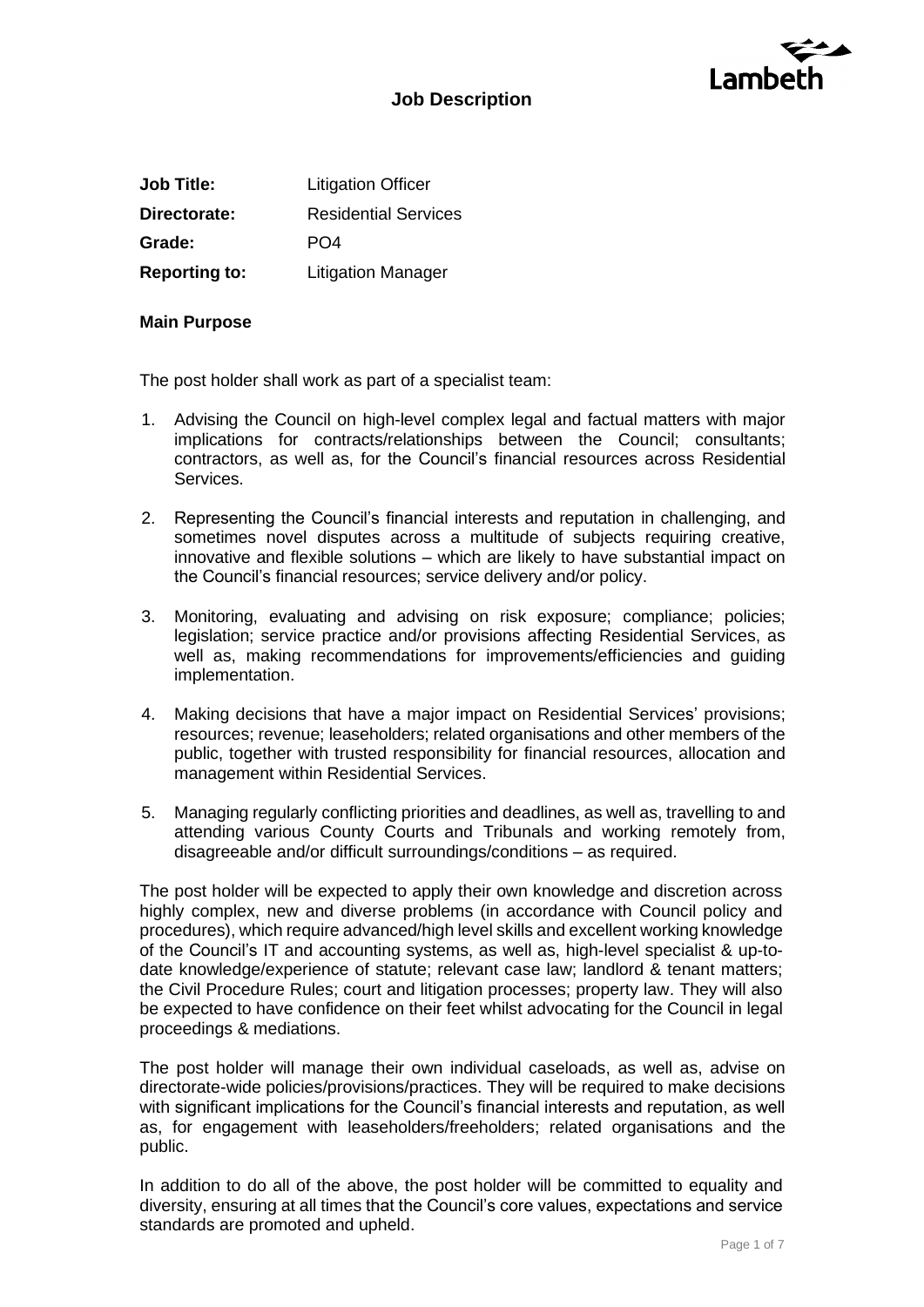

## **Principal Accountabilities**

- Draft formal/complex Court documents, applications and prepare legal bundles.
- Advocate for/represent the Council in legal proceedings before the County Courts and the First Tier Tribunal (Property Chamber).
- Ensure the litigation process is in line with statute, best practices and Council's standards and skilfully negotiate claims/disputes to a successful outcome.
- Conduct factual investigations, as well as, procedural and legal research using specialist practitioners' textbooks, resources & databases (*Westlaw; LexisNexis; Thomas Reuters' Practical Law & The White Book*)
- Work with the Litigation Manager to monitor and evaluate policies and service practices affecting the whole directorate, as well as, suggest and manage implementation of recommended changes.
- Deal with complex, technical disputes, challenges and members' enquires.
- Monitor the Pre-Action Protocol and Court Issue Process.
- Investigate & monitor individual accounts and determine whether service charges are in line with the provisions of the lease.
- Take appropriate action to ensure that account holders pay service charges in accordance with the obligations under their lease.
- Exercise discretion; instruct transfers/allocation/write offs; agree; amend and monitor payment plans; allocate and manage the Council's financial resources, as well as, sums recovered from leaseholders/freeholders.
- Ensure customer accounts are handled with strict fiduciary control and all transactions are fully audited and documented.
- Ensure all queries are dealt with and resolved by the appropriate teams; work with other teams to ensure joined up practice and providing innovative, holisitic solutions.
- Negotiate, liaise and correspond with leaseholders and freeholders including their representative associations, TMO (Tenant Management Organisation) and RMO (Resident Management Organisations)
- Providing training and upskilling to staff across the directorate.
- Instructing external experts; solicitors and/or barristers as necessary.
- Report on performance daily and work to KPIs.

## **Stakeholder Engagement and Partnerships**

- Prioritise a customer-focused and satisfaction led approach
- Innovate new work processes; implement novel practices and trial new technology to ensure efficiency and collaboration.
- Foster strong inter-departmental partnerships and working relations across the Council; key internal/external contacts, colleagues and consultants.
- Inspiring confidence in senior management; Council Leaders and Homeowners.
- Produce justification reports and briefing notes
- Dealing promptly with all Members', internal and external enquires ensuring adherence to the Council's service level agreements (SLAs).

#### **Generic Responsibilities**

- Deputise for the Litigation Manager as and when required.
- Successfully balance and prioritise constant change and conflicting priorities and deadlines.
- Forensically analyse and apply legal principles/knowledge with sound practical judgment to resolve challenging/complex legal/non-legal problems.
- Assess the merits potential claims and providing clear, comprehensive advice.
- Perform in line with targets and Key Performance Indicators (KPIs).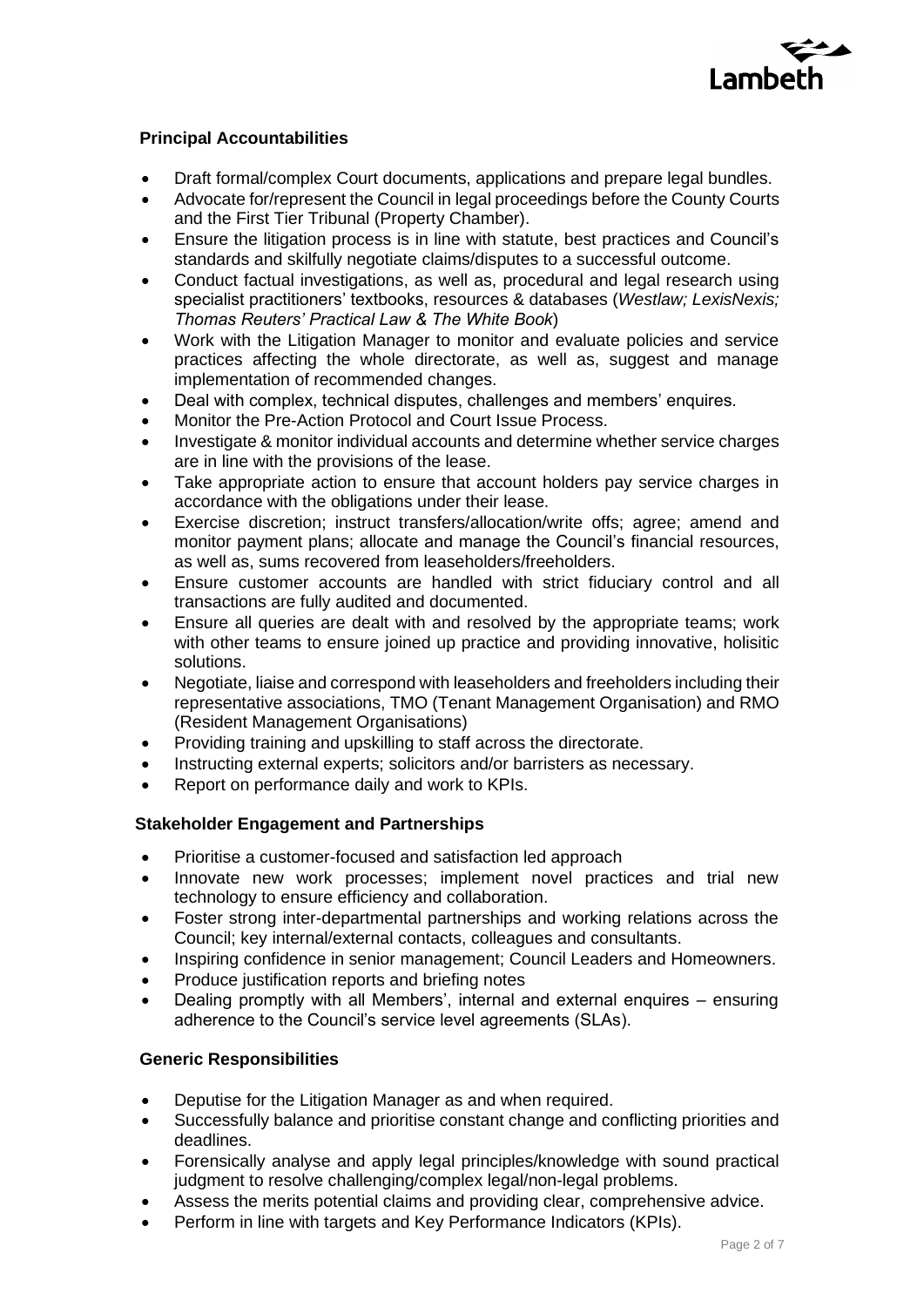

- Take personal ownership of problems/cases until resolution.
- Maintaining accurate records
- Be adaptable in the face of unforeseeable changes, obstacles and challenges.
- Take responsibility, appropriate to the post, for ensuring compliance with Council policies and procedures aimed at promoting and safeguarding the welfare of vulnerable children and adults.
- To carry out the duties of the post in accordance with the Data Protection Act, the Computer Misuse Act, the Health and Safety at Work Act, and other relevant legislation, as well as Council policies, procedures, standing orders and financial regulations.
- Always promote and adhere to the Council's Equal Opportunities Policy and tackling all forms of racism and all other oppressive and discriminatory practices.
- To encourage community cohesion and give practical meaning to the Council's policies on equalities and the staff code of conduct.

### **Other**

- Being able to deal with confrontational/aggressive account holders in a calm, professional and respectful manner, always.
- Ensuring the safety and security of individuals and the team when in public environments and/or serving formal legal documents.
- Be prepared to work outside of normal hours and/or Work from Home and disagreeable or difficult surroundings/conditions as necessary.
- To actively promote and uphold the Council's code of conduct, values, priorities and service standards.
- To undertake other duties appropriate to the grade as directed by management.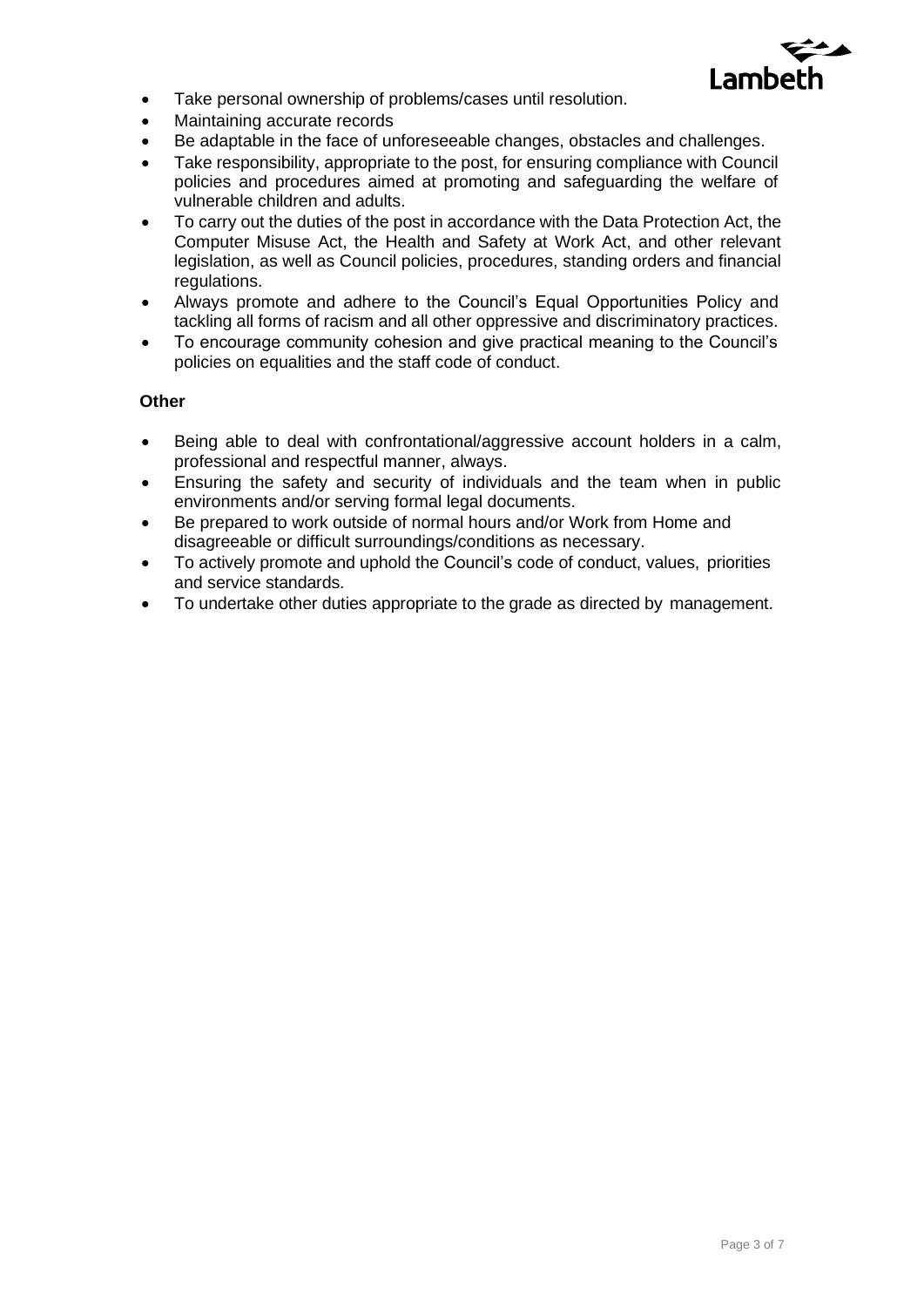# **PERSON SPECIFICATION Litigation Officer**

| short-listing criteria marked Application (A)<br>shortlisted.<br>when you complete the application form.<br>clearly for each grade. |                                  | It is essential that in your written supporting statement you give<br>evidence or examples of your proven experience in each of the<br>You should expect that all areas listed below will be assessed as<br>part of the interview and assessment process should you be<br>If you are applying under the Disability Confident scheme, you will<br>need to give evidence or examples of your proven experience in<br>the areas marked with a "Tick" $(\checkmark)$ on the person specification<br>For link/career graded post, please mark knowledge, experience, and behaviours | <b>Shortlisting</b><br><b>Criteria</b> |
|-------------------------------------------------------------------------------------------------------------------------------------|----------------------------------|--------------------------------------------------------------------------------------------------------------------------------------------------------------------------------------------------------------------------------------------------------------------------------------------------------------------------------------------------------------------------------------------------------------------------------------------------------------------------------------------------------------------------------------------------------------------------------|----------------------------------------|
| Qualification                                                                                                                       | Q <sub>1</sub>                   | Relevant legal / professional<br>qualification                                                                                                                                                                                                                                                                                                                                                                                                                                                                                                                                 | $A \checkmark$                         |
| <b>Key Knowledge</b>                                                                                                                | K <sub>1</sub><br>K <sub>2</sub> | Detailed knowledge of the pertinent<br>Landlord and tenants Acts, Housing<br>Acts, local Government, Finance<br>and Data Protection acts and how<br>they relate to the public sector<br>leasehold / freehold management<br>and service charges.<br>High-level, specialist & up-to-date<br>knowledge/experience of statute<br>and relevant case law relating to<br>service charges; landlord & tenant<br>law; the Civil Procedure Rules; court<br>and/or litigation processes                                                                                                   | $A \checkmark$                         |
|                                                                                                                                     | K <sub>3</sub>                   | Broad knowledge and awareness of<br>current issues and developments<br>affecting the management of council<br>housing and/or landlord & tenant<br>issues                                                                                                                                                                                                                                                                                                                                                                                                                       | A✓                                     |
|                                                                                                                                     | K4                               | An excellent working knowledge of<br>the Court process; procedural rules<br>and the operation of the First Tier<br><b>Tribunal (Property Chamber)</b>                                                                                                                                                                                                                                                                                                                                                                                                                          | A✓                                     |
|                                                                                                                                     | K <sub>5</sub>                   | Firm understanding and application<br>of legal principles relating to Land<br>law; principles of equity &<br>construction of leases/contracts                                                                                                                                                                                                                                                                                                                                                                                                                                  |                                        |
|                                                                                                                                     | K <sub>6</sub>                   | Ability and knowledge of logical,<br>legal and/or deductive reasoning,<br>as well as, the ability to construct<br>factual/legal hypothesises and<br>arguments                                                                                                                                                                                                                                                                                                                                                                                                                  |                                        |
|                                                                                                                                     | K7                               | Knowledge and experience in using<br>legal practitioners' textbook,<br>resources and databases                                                                                                                                                                                                                                                                                                                                                                                                                                                                                 |                                        |

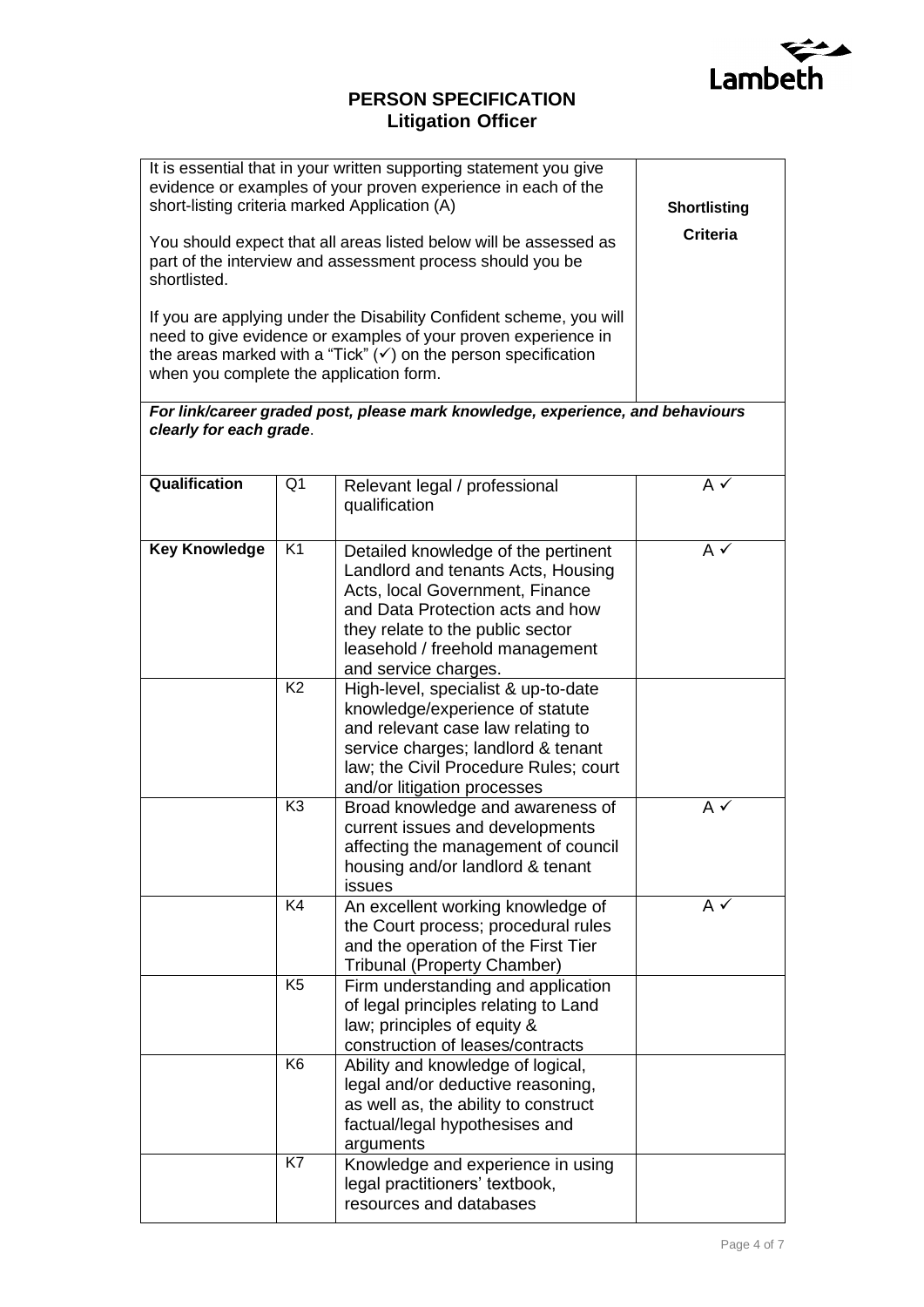|                                      |                |                                                                                                                                                                                                                                                                                                                                                                                                                                                                                                                                                                                                                                                                                       | <u>Lambeth</u> |
|--------------------------------------|----------------|---------------------------------------------------------------------------------------------------------------------------------------------------------------------------------------------------------------------------------------------------------------------------------------------------------------------------------------------------------------------------------------------------------------------------------------------------------------------------------------------------------------------------------------------------------------------------------------------------------------------------------------------------------------------------------------|----------------|
| <b>Relevant</b><br><b>Experience</b> | E1             | Proven experience in litigation,<br>advocacy and/or<br>leasehold/freehold<br>management and practice                                                                                                                                                                                                                                                                                                                                                                                                                                                                                                                                                                                  | A✓             |
|                                      | E <sub>2</sub> | Familiarity with running/defending<br>debt recovery claims, breach of<br>lease and/or constructing lease<br>and/or covenants                                                                                                                                                                                                                                                                                                                                                                                                                                                                                                                                                          |                |
|                                      | E <sub>3</sub> | Solid experience of managing Court,<br>tribunal and arbitration cases and of<br>representing organisations in these<br>processes                                                                                                                                                                                                                                                                                                                                                                                                                                                                                                                                                      |                |
|                                      | E <sub>4</sub> | Experience of creativity and<br>innovation in both dealing with<br>problems and implementing modern<br>work practices and procedures                                                                                                                                                                                                                                                                                                                                                                                                                                                                                                                                                  |                |
|                                      | E <sub>5</sub> | Experience of working within a large,<br>complex, customer-focused<br>organisation, of working to<br>performance targets and deadlines<br>and of managing workload to meet<br>targets                                                                                                                                                                                                                                                                                                                                                                                                                                                                                                 |                |
|                                      | E6             | Experience of liaising with resident,<br>homeowner or comparable<br>stakeholder groups and of liaising<br>with bodies such as resident or<br>consumer organisations, advice<br>services such as the CAB, and<br>preferably with councillors, MPs and<br>other elected officials                                                                                                                                                                                                                                                                                                                                                                                                       |                |
| <b>Core Behaviours</b>               |                | <b>Focuses on People</b><br>Considering the people who our work<br>affects, internally and externally. Treating<br>people fairly and improving the lives of<br>those we impact.<br>Ensuring anyone who calls<br>me receives the best<br>response that can be given<br>even if it is not my area of<br>work<br>Being approachable and<br>positive for my area of work<br>and other services<br>Showing empathy to help<br>people inside the council as<br>well as outside<br>Ensuring I treat people<br>equally and take time to listen<br>to their needs<br>Being open, flexible and<br>available<br>Respecting team goals and<br>supporting new members<br>Providing support, advice | A✓             |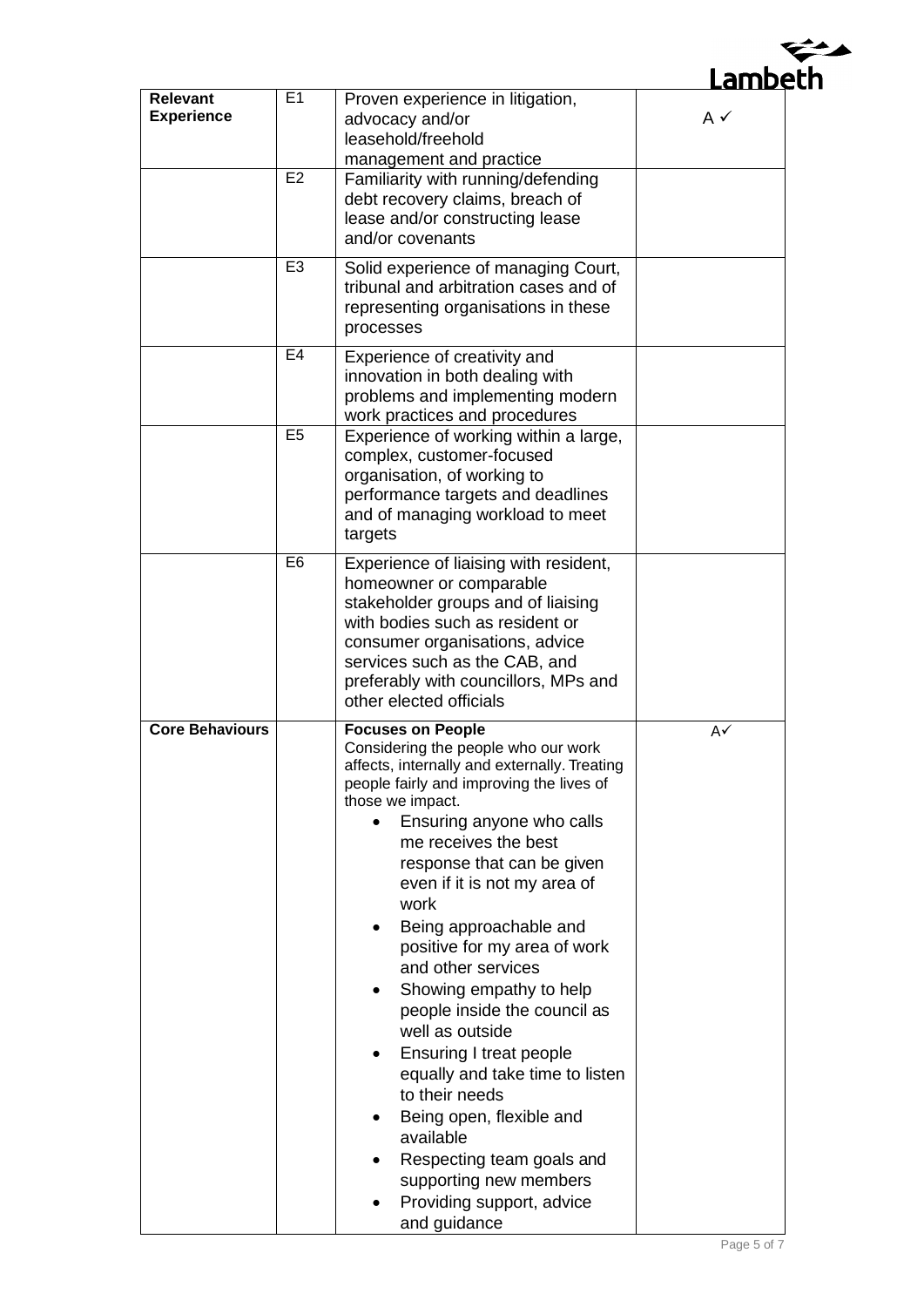|                                                                                | Lambeth       |
|--------------------------------------------------------------------------------|---------------|
| <b>Takes Ownership</b>                                                         |               |
| Is about being proactive and owning our                                        |               |
| personal objectives. It's about seizing                                        |               |
| opportunities, driving excellence,<br>engaging with the council's objectives,  |               |
| and furthering our professional                                                |               |
| development.                                                                   |               |
| Taking ownership of my task,                                                   |               |
| breaking it down, engaging                                                     |               |
| with persons involved, and                                                     |               |
| reflecting if there is a more                                                  |               |
| efficient way of achieving it                                                  |               |
| Going the extra mile, valuing<br>$\bullet$                                     |               |
|                                                                                |               |
| success, being proactive and                                                   |               |
| knowledgeable and taking the                                                   |               |
| initiative                                                                     |               |
| Working with teams and                                                         |               |
| service areas to achieve                                                       |               |
| positive outcomes and                                                          |               |
| develop personal capabilities                                                  |               |
| Actively engaging in one-to-                                                   |               |
| ones, appraisal process and                                                    |               |
| team meetings                                                                  |               |
| <b>Works Collaboratively</b><br>Is about helping each other, developing        |               |
| relationships, and understanding other                                         |               |
| people's roles. It's about working                                             |               |
| together with colleagues, partners, and                                        |               |
| customers to earn their respect, and get                                       |               |
| the best results.                                                              |               |
| Finding out what other                                                         |               |
| colleagues do and working                                                      |               |
| closely with them                                                              |               |
| Networking with other teams                                                    |               |
| to seek out mutually                                                           |               |
| beneficial ways of working                                                     |               |
| Being a good team player                                                       |               |
| and stepping in to assist                                                      |               |
| manager or colleagues during                                                   |               |
| absences                                                                       |               |
| Sharing information, best                                                      |               |
| practice and ideas with                                                        |               |
| relevant networks and groups                                                   |               |
| Being approachable, listening                                                  |               |
| and building constructive                                                      |               |
|                                                                                |               |
| honest relationships                                                           |               |
| Regularly sharing success                                                      |               |
| stories that lead to good                                                      |               |
| outcomes                                                                       |               |
| <b>Communicates Effectively</b>                                                | $A\checkmark$ |
| Is about how we talk, write and engage                                         |               |
| with others. It's about using simple,<br>clear, and open language to establish |               |
| positive relationships with others. It's                                       |               |
| also about how you listen and make                                             |               |
| yourself open to conversation.                                                 |               |
| Breaking down our ideas to                                                     |               |